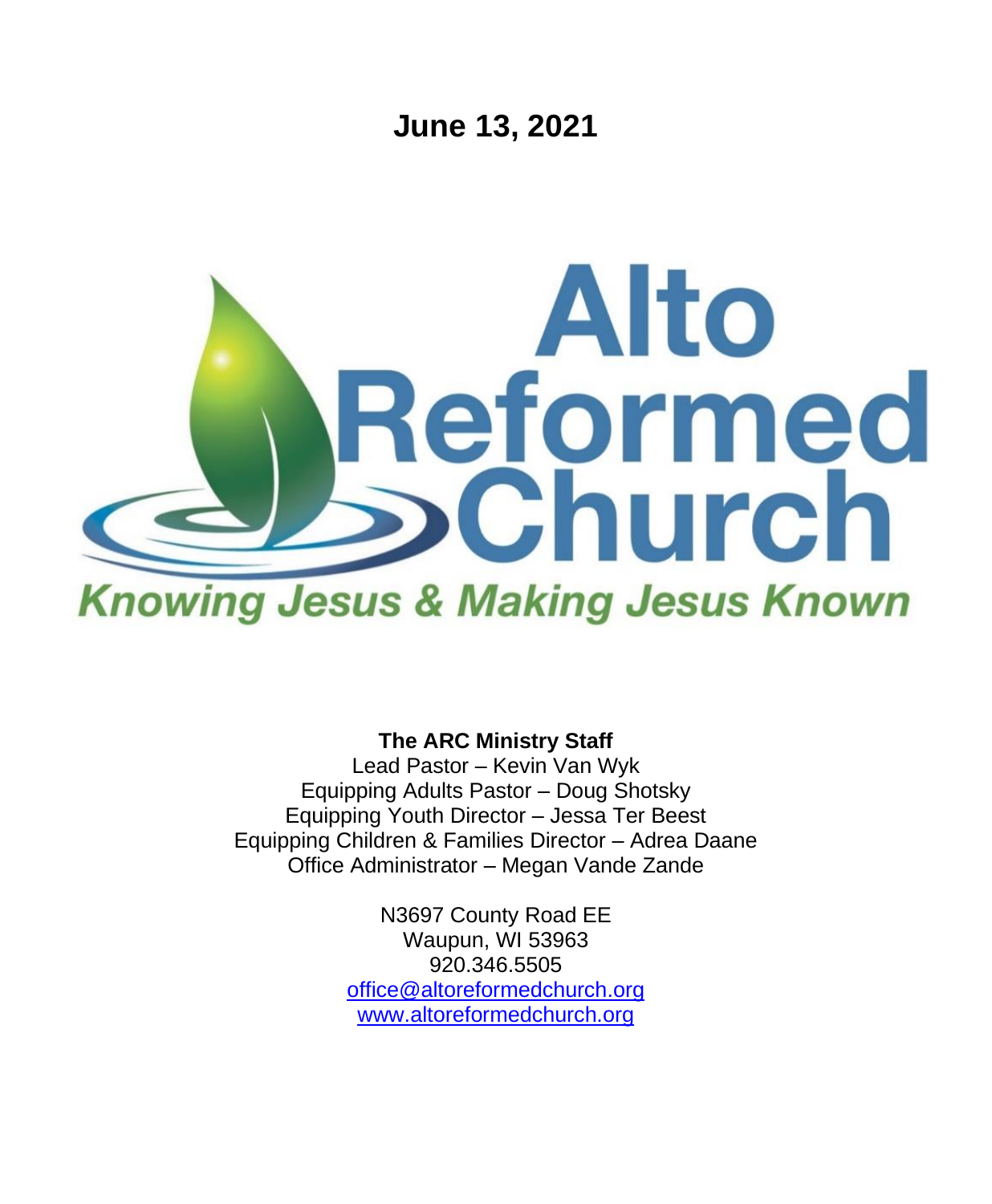### **We Approach God**

Welcome & Announcements Praise Singing "10,000 Reasons" "Amazing Grace (My Chains Are Gone)"

Congregational Prayer Special Music – Stephanie Enders "My Revival"

### **We Hear God's Word**

At this time, children 3 years old – 5<sup>th</sup> grade are invited to the basement for Summer JAM.

Message – Do What is Right Scripture – Philemon 1:8-21

# **We Respond to God**

Prayer "No Longer Slaves"

Blessing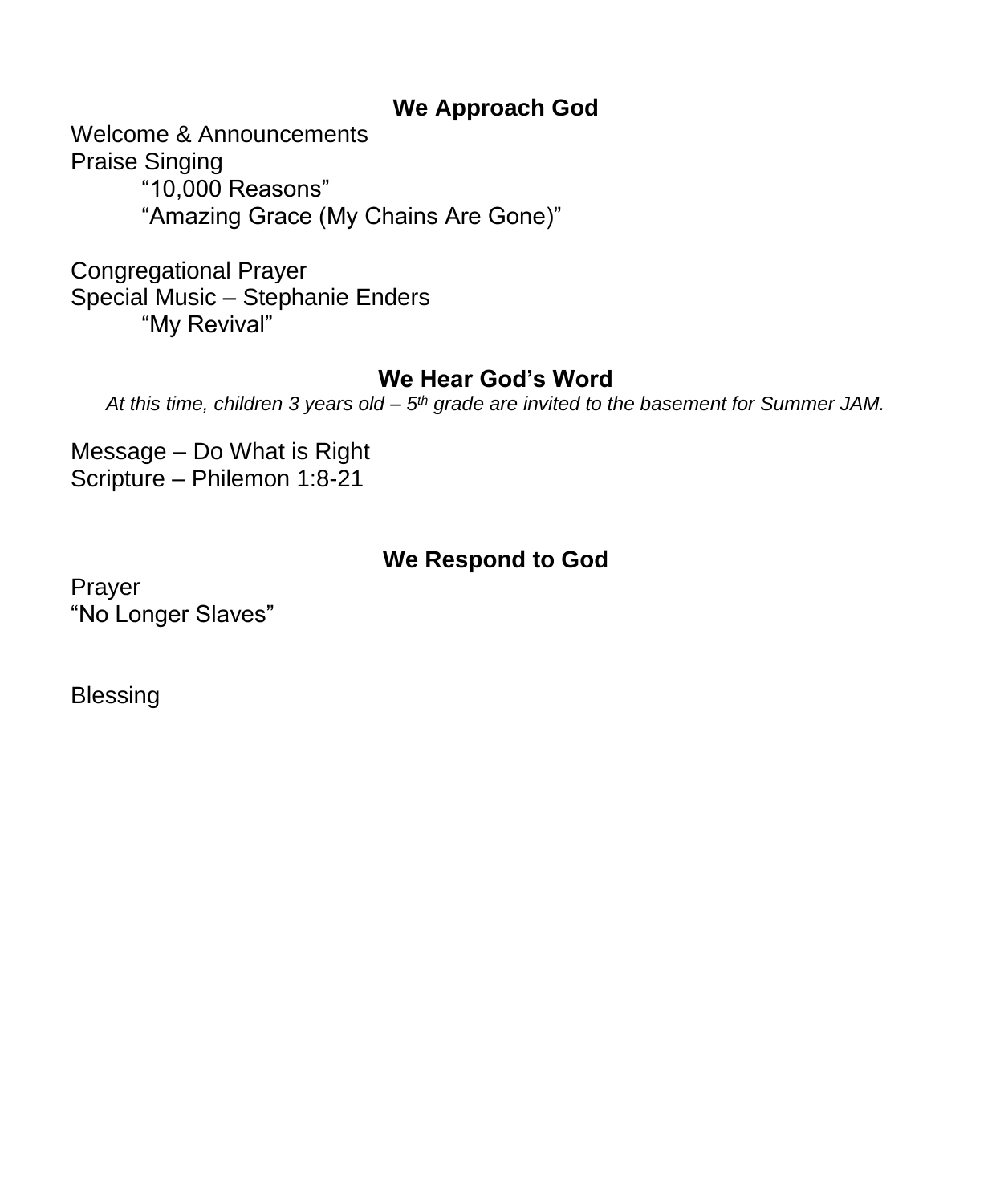

**Sermon Notes: Philemon – Do What Is Right**

#### **Key Scripture: Philemon 1:8-21**

**Philemon 15-16** - 15 Perhaps the reason he was separated from you for a little while was that you might have him back for good-- 16 no longer as a slave, but better than a slave, as a dear brother. He is very dear to me but even dearer to you, both as a man and as a brother in the Lord.

#### **Onésimos: "useful," Onesimus, a Christian**

**Usage:** (originally adj: useful, hence the play upon words in Philemon 10, 11, and very common as slave name), Onesimus, a slave of Philemon, a Christian of Colossae.

**Philemon 11 -** Formerly he was useless to you, but now he has become useful both to you and to me.

**Proverbs 14:12 -** There is a way that appears to be right, but in the end it leads to death.

#### **DOING WHAT IS RIGHT:**

- 1. Paul advocates for Onesimus.
- 2. Onesimus returns to Philemon.
- 3. Philemon receiving Onesimus back as a brother, and not a slave.
- 4. Paul offering to pay Philemon back for anything he is owed by Onesimus.
- 5. Philemon doing what Paul is asking according to what Paul has done for him.

#### **APPLICATION:**

- 1. Advocate for someone. Do you have a position or reputation that could benefit others? Use it to bring others up. Remember some have helped you along the way. NO ONE IS A SELF-MADE MAN.
- 2. Face the Music! If you've wronged someone in any way, own up to it and make it right. You may have to pay a price, but the weight lifted will be freeing to your soul.
- 3. If someone has wronged you, show grace. This doesn't always mean forgoing payment, but it does mean having a Christ-like attitude in the process.
- 4. Be 100% honest. I'm not saying go intentionally hurt people's feelings, but stop trying to spare other's feelings when you're not really dealing with the issue.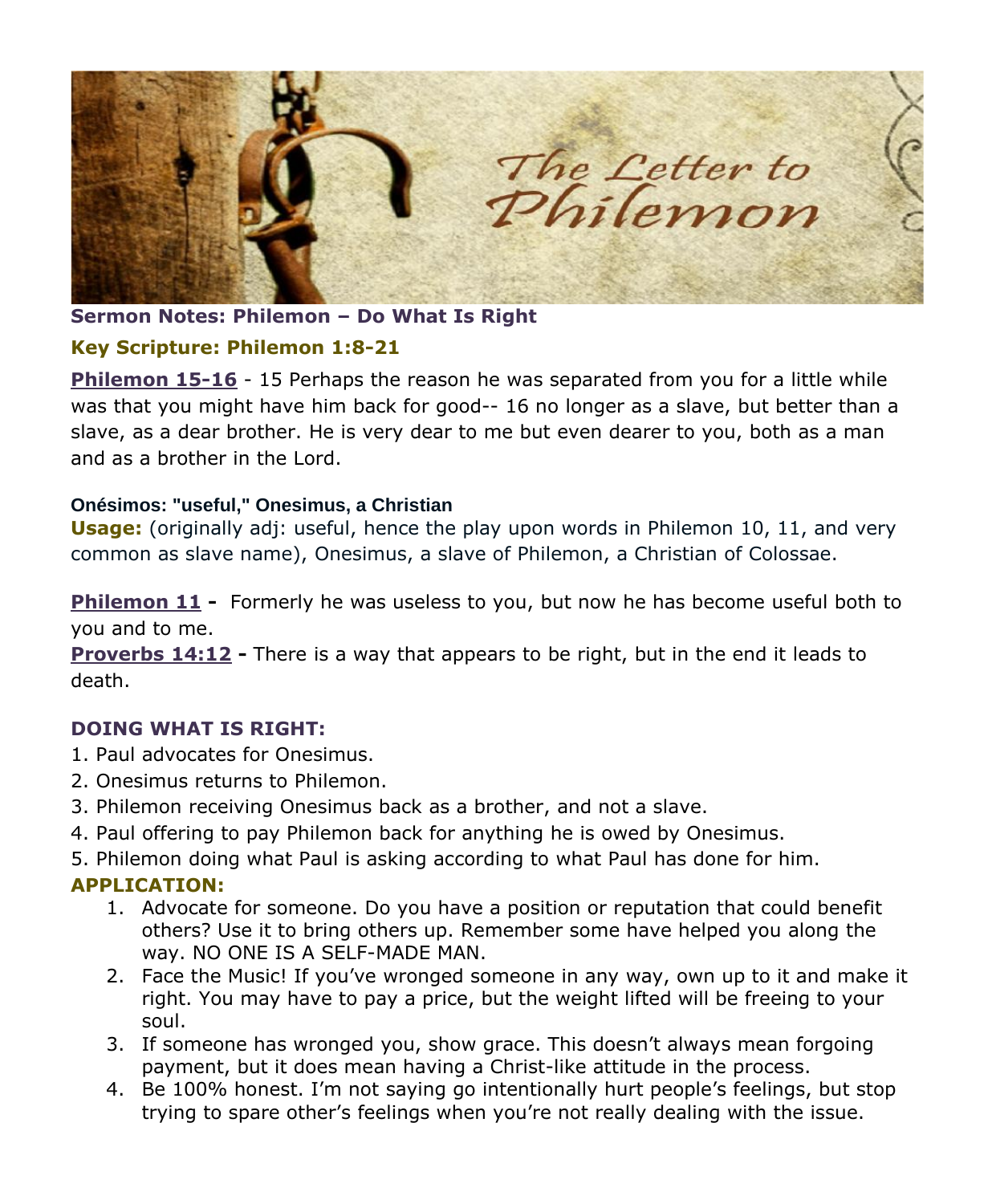# *Upcoming Events*

| <b>Jun 13</b> | 8:30am - Sunday School Guide Class                                     |
|---------------|------------------------------------------------------------------------|
|               | 9:30am – Pastor Doug, Summer JAM, Special Music – Stephanie Enders     |
|               | 6:30pm - Middle School Bonfire                                         |
| <b>Jun 14</b> | Kids leave for Camp Manitoqua                                          |
|               | 6:00pm - Middle School Bible Study                                     |
|               | 7:00pm - High School/Young Adult Bible Study                           |
| <b>Jun 15</b> | 8:00am - Prayer Meeting                                                |
| <b>Jun 16</b> | 7:30pm - High School Color Wars                                        |
| <b>Jun 17</b> | 8 <sup>th</sup> Grade Canoe Trip                                       |
| <b>Jun 18</b> | Kids return from Camp Manitoqua                                        |
| <b>Jun 20</b> | 8:30am - Sunday School Guide Class                                     |
|               | 9:30am – Pastor Doug, Special Music – Marty Huizenga & Mackenzie Pluim |
|               |                                                                        |

# *Youth News*

**Middle School** – Tonight is our first summer hangout! With the hot sunny weather we won't be having a bonfire, but we might be playing some water games! See you at 6:30 on the church hill!

**Summer Bible Study** – Monday nights, 6-7pm for middle school - meet in the youth room, 7-8pm for high school - meet on the church hill unless it's raining.

**High School** – COLOR WARS is Wednesday, 7:30-9pm! The cost is \$5. We'll provide snacks, white shirts to wear, and all the paint! Wear black or old shorts and shoes (or plan to go barefoot), and make sure you have an old towel to sit on for the drive home! Invite all your friends - it's going to be a great night!

# *Bulletin Board News*

**Offering** may be placed in one of the three white offering boxes located in the lobby. Upcoming benevolent schedule: 6/13 Bible League International, 6/20 Missionary Salary, 6/27 Regular Benevolence, 7/4 Missionary Salary.

**Address Changes –** *Gerald & Dorothy Mills*, The Renaissance Assisted Living, 1500 Pepper Ave #127, Wisconsin Rapids WI 54494. Phone # 715-424-7624 *Sharon Harmsen*, The Christian Living Center, 452 Fox Lake Road, Room 208, Waupun WI 53963. Phone # 979-7018

**Congrats** to Vern & Roxy Schouten as they celebrate their 58th wedding anniversary on June 14th .

Congrats to Marcella Vande Berg as she celebrates her 88<sup>th</sup> birthday on June 18<sup>th</sup>.

**Waupun Piggly Wiggly Brat Fry** June 18-19 – Stop by and grab some food to help support Libbi Campbell's year at Ravencrest Bible School! From September 2021-May 2022 she will be attending this one-year Bible program to help her grow in faith and Biblical knowledge. Because the school cannot accept FAFSA, she is fundraising to make this possible. Stop by to ask questions and offer support. Thank you!